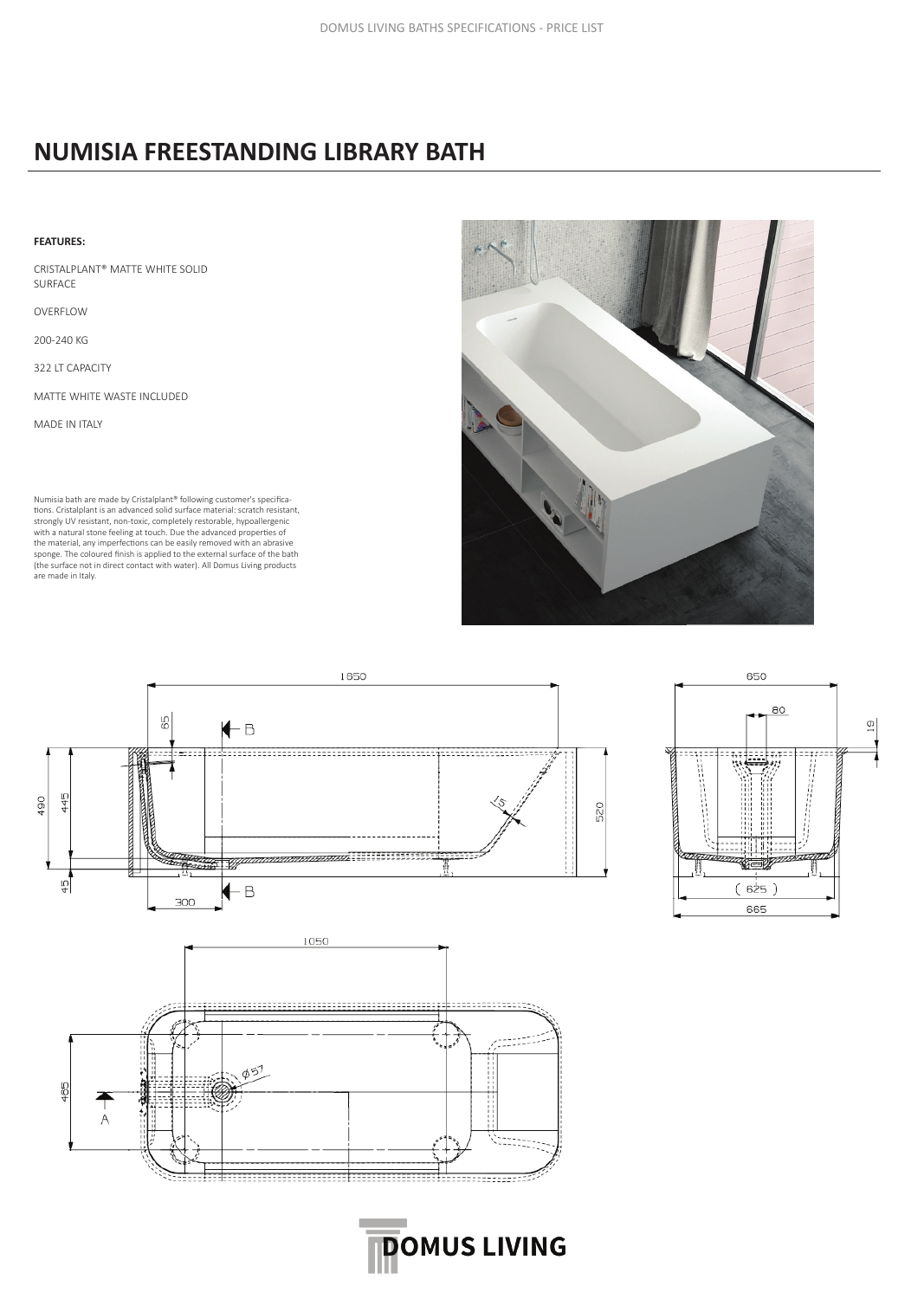### **NUMISIA FREESTANDING LIBRARY BATH**



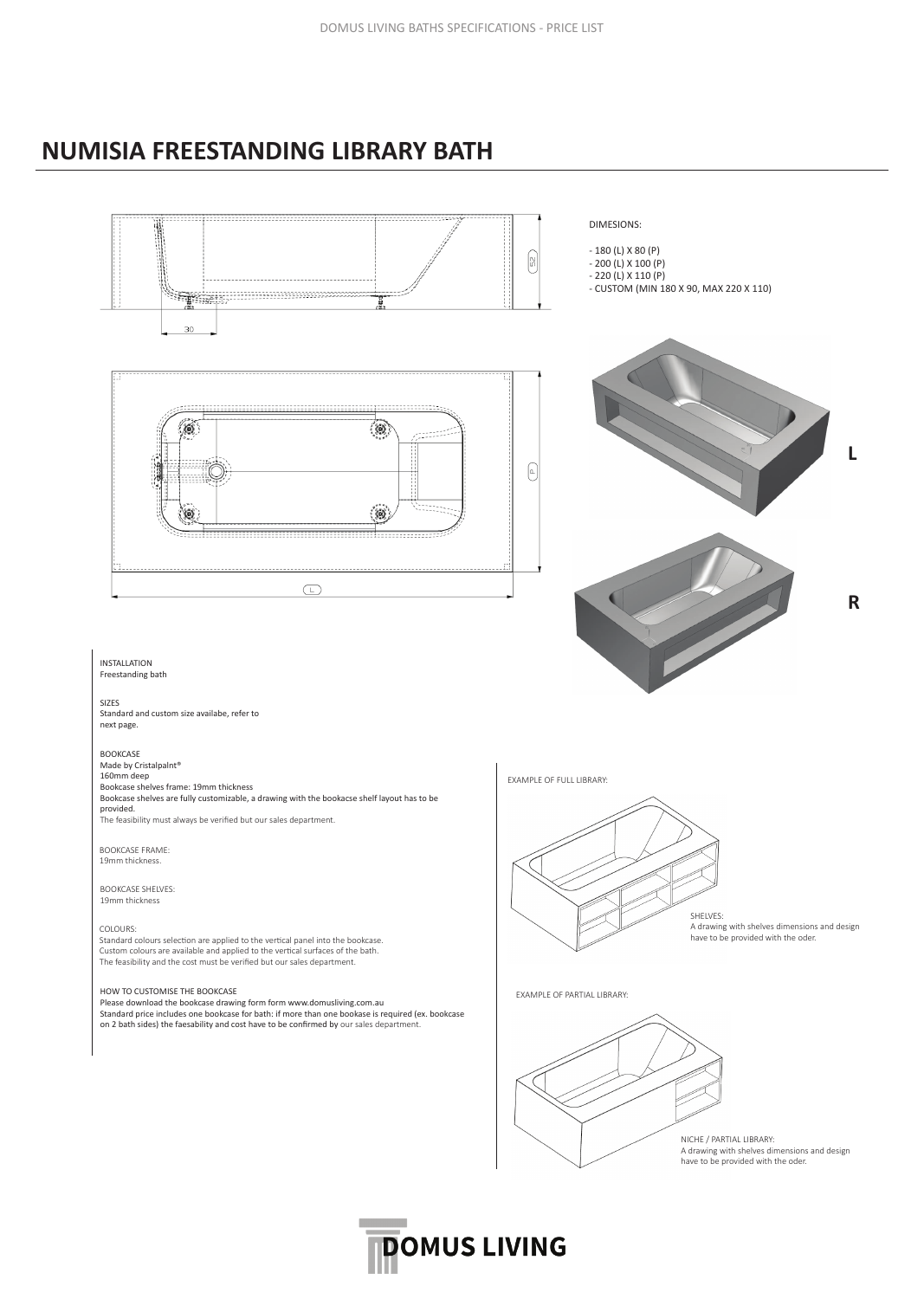## **NUMISIA FREESTANDING LIBRARY BATH**





*NUMISIA 1800 X 950 NUMISIA 1900 X 100*





#### *NUMISIA 2000X1050 NUMISIA 2100X1100*

| <b>MODEL - LEFT</b> | <b>CODE</b>        | <b>PRICE</b> |
|---------------------|--------------------|--------------|
| (A) LIBRARY 180X90  | DI BTNULL1800L     | \$9999'      |
| (B) LIBRARY 200x100 | DI BTNULI2000L     | \$10500      |
| (C) LIBRARY 220x110 | DI BTNULI2200L     | \$11200      |
| (D) LIBRARY CUSTOM  | DDI BTNULL-CUSTOML | \$12200      |









| <b>MODEL - RIGHT</b> | <b>CODE</b>       | <b>PRICE</b> |
|----------------------|-------------------|--------------|
| (A) LIBRARY 180X90   | DI BTNULL1800R    | \$9900       |
| (B) LIBRARY 200x100  | DI BTNULI2000R    | \$10500      |
| (C) LIBRARY 220x110  | DI BTNULI2200R    | \$11200      |
| (D) LIBRARY CUSTOM   | DI BTNULL-CUSTOMR | \$12200      |